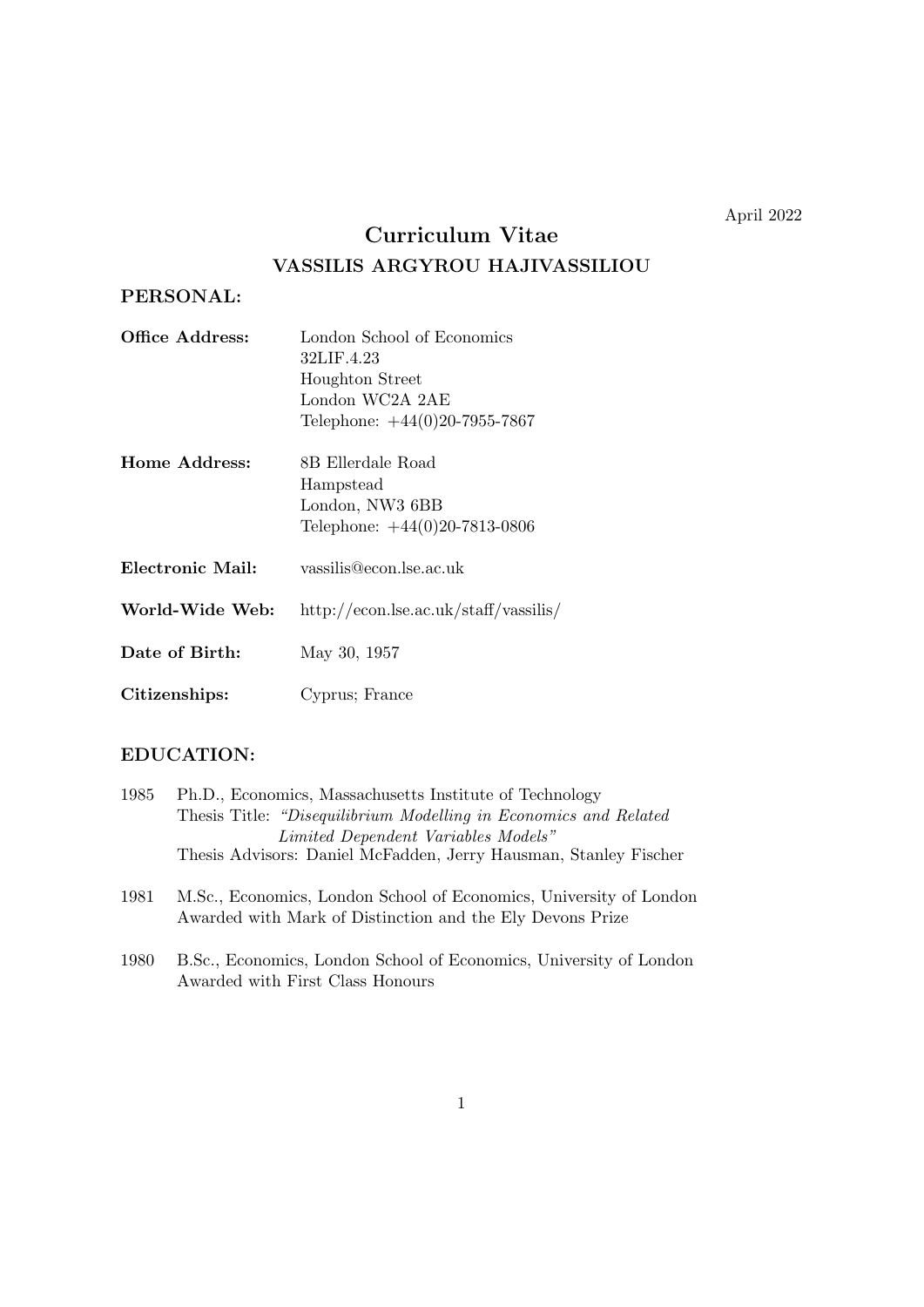# **EMPLOYMENT AND POSITIONS:**

| July $2013$ – present        | Associate Professor (Reader) in Economics,<br>London School of Economics  |
|------------------------------|---------------------------------------------------------------------------|
| May $2007$ — present         | Financial Markets Group Research Associate,<br>London School of Economics |
| July $1996 -$ June $2013$    | Reader in Economics, London School of Economics                           |
| January 2014 – April 2014    | Visiting Scholar, Ecole des Sciences Politiques (SciencesPo), Paris       |
| May $2002 -$ June $2002$     | Visiting Professor, Toulouse University of Social Social Sciences         |
| April 1996 – June 1997       | Research Scholar, Cowles Foundation, Yale University                      |
| September $1994 - June 1996$ | Visiting Associate Professor of Economics, Columbia University            |
| July $1991 -$ June $1995$    | Associate Professor of Economics, Yale University                         |
| July 1985 – June 1991        | Assistant Professor of Economics, Yale University                         |
| Fall 1983                    | Teaching Assistant, M.I.T.                                                |

# **HONOURS, FELLOWSHIPS, and GRANTS:**

| 2022 | Invited series of lectures on "LDV Models for Panel Data," Georgetown Univer-<br>sity, Washington, D.C., USA.              |
|------|----------------------------------------------------------------------------------------------------------------------------|
| 2014 | Invited series of lectures on "Simulation-Based Inference," Ecole des Sciences<br>Politiques (SciencePo), Paris, France.   |
| 2011 | Keynote Speaker, The 2nd Limassol Economic Forum, Limassol, Cyprus.                                                        |
| 2009 | Invited series of lectures on "Panel Data Econometrics," University of<br>Mannheim, Mannheim, Germany.                     |
| 2008 | Invited series of lectures on "Nonlinear Panel Data Models," University of<br>Mannheim, Mannheim, Germany.                 |
| 2007 | Invited series of lectures on "Microeconometric Modelling for Panel Data," Uni-<br>versity of Mannheim, Mannheim, Germany. |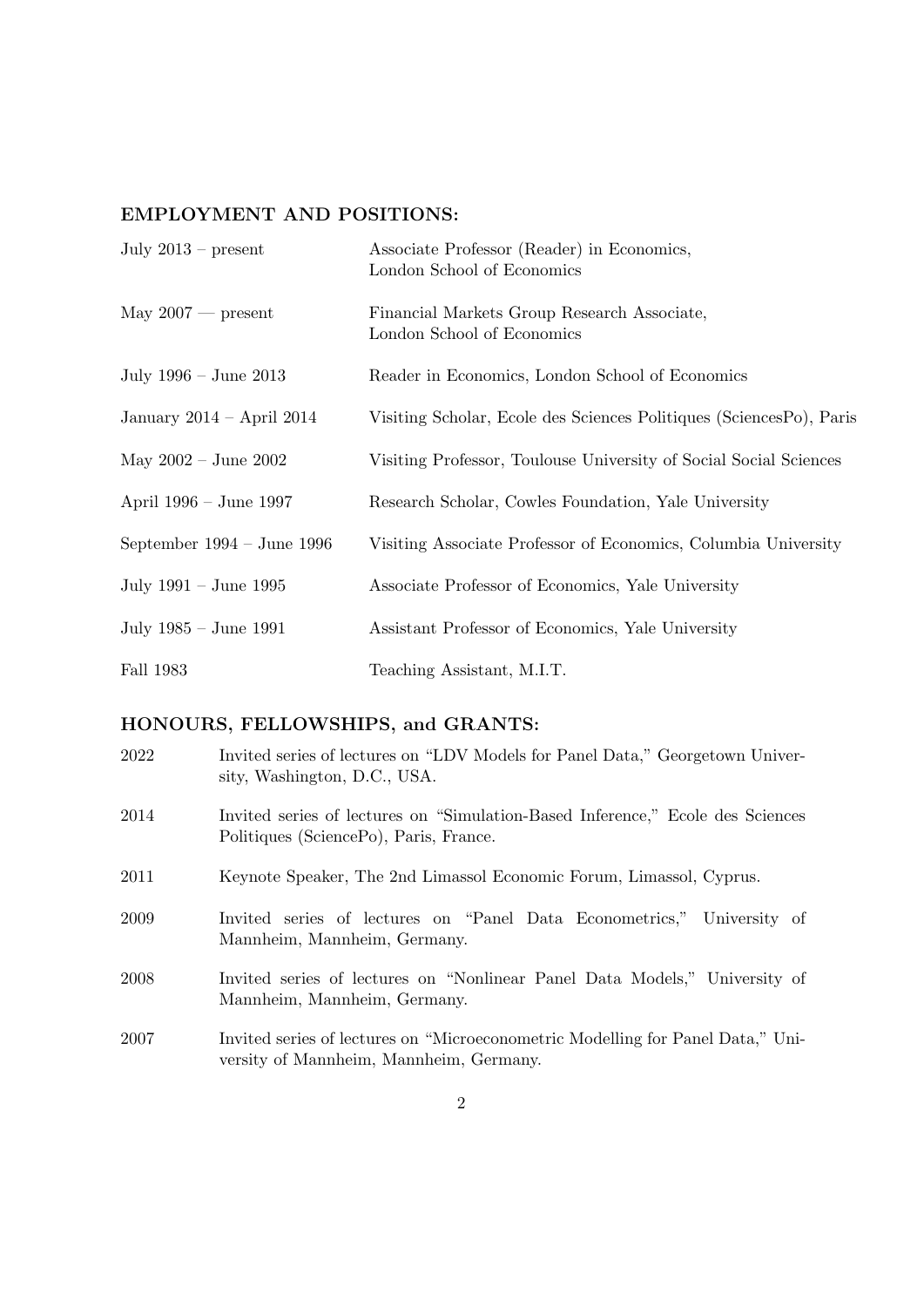| 2006      | Invited series of lectures on "LDV Models for Panel Data," University of<br>Mannheim, Mannheim, Germany.                                                                                                                                                |
|-----------|---------------------------------------------------------------------------------------------------------------------------------------------------------------------------------------------------------------------------------------------------------|
| 2005      | Invited series of lectures on "Microeconometric Modelling," University Pompeu<br>Fabra, Barcelona, Spain.                                                                                                                                               |
| 2005      | Invited series of lectures on "LDV Models for Panel Data," University of<br>Mannheim, Mannheim, Germany.                                                                                                                                                |
| 2004      | Invited series of lectures on "Panel Data Econometric Modelling," University of<br>Mannheim, Mannheim, Germany.                                                                                                                                         |
| 2003      | Invited series of lectures on "Linear and Nonlinear Panel Data Models," Uni-<br>versity of Mannheim, Mannheim, Germany.                                                                                                                                 |
| 2003      | Invited series of lectures on "Econometric Analysis of Nonlinear Panel Data<br>Models," The World Bank for Reconstruction and Development, Washington,<br>D.C.                                                                                          |
| 2002      | Invited series of lectures on "Misspecification in Linear and Nonlinear Econo-<br>metric Modelling," University of Mannheim, Mannheim, Germany.                                                                                                         |
| 2001      | Invited series of lectures on "Econometric Inference in LDV Models," DELTA,<br>Toulouse University of Social Sciences, Toulouse, France.                                                                                                                |
| 2001      | Invited series of lectures on "Applying LDV Modelling Techniques in Practice,"<br>University of Mannheim, Mannheim, Germany.                                                                                                                            |
| 1998      | Pareto Prize for Best Teaching in Graduate Econometrics, LSE.                                                                                                                                                                                           |
| 1998      | Invited address at Middle Eastern University Conference, Ankara, Turkey.                                                                                                                                                                                |
| 1997      | Invited series of lectures on "Panel Data Econometric Methods from an Applied<br>Perspective," The Inter-American Development Bank, Washington, D.C.                                                                                                    |
| 1997      | Invited series of lectures on "Recent Developments in Panel Data Econometrics,"<br>The World Bank for Reconstruction and Development, Washington, D.C.                                                                                                  |
| 1993-1997 | National Science Foundation Grant, Economics Program, "Dynamic Optimiza-<br>tion in the Presence of Liquidity and Other Quantity Constraints: A Theoretical<br>Framework and Semiparametric Simulation Estimation Methods," with Yannis<br>M. Ioannides |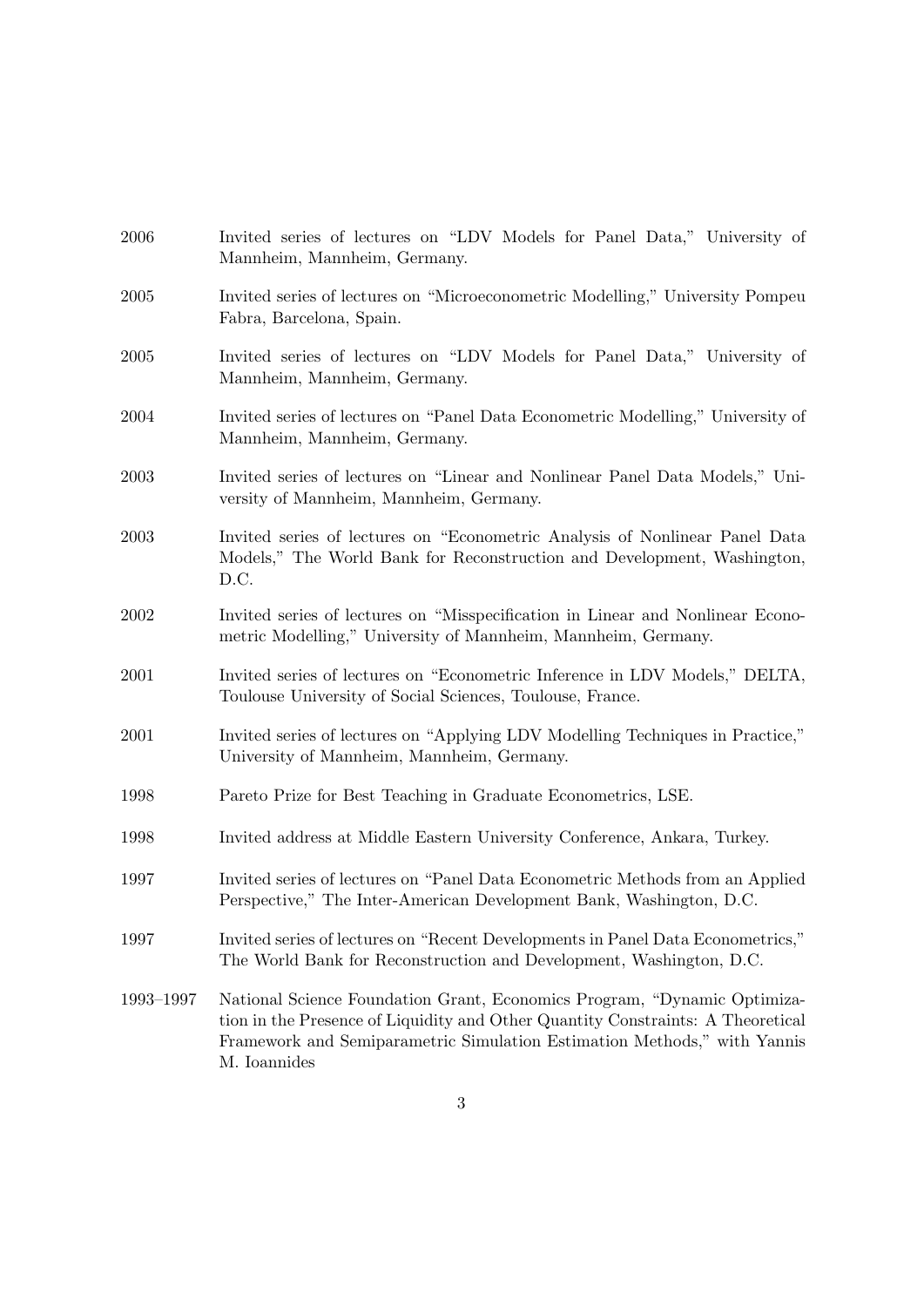| 1 <i>33</i> 0 1331 | Traditial Detence Foundation Dupercomputing Gram, Economics Frogram, Trai-<br>allel Processing for Simulation and Optimization Estimators"                                                         |
|--------------------|----------------------------------------------------------------------------------------------------------------------------------------------------------------------------------------------------|
| 1996               | Invited series of lectures on "Methods for Linear and Non-Linear Panel Data<br>Models," The World Bank for Reconstruction and Development, Washington,<br>D.C.                                     |
| 1993               | Invited series of lectures on "Estimation by Simulation," Department of Eco-<br>nomics, University of Mannheim                                                                                     |
| 1993               | Invited series of lectures on "Recent Developments in Microeconometrics," The<br>World Bank for Reconstruction and Development, Washington, D.C.                                                   |
| 1992-1993          | National Science Foundation Supercomputing Grant, Economics Program, "In-<br>vestigating the Effects of Vectorization on the Operational Characteristics of<br>Simulation Estimators"              |
| 1992               | Visiting Research Fellow, CentER, University of Tilburg, The Netherlands                                                                                                                           |
| 1992               | Visiting Lecturer, Virginia Polytechnic and State University; delivered a series<br>of invited lectures entitled "The Estimation of Limited Dependent Models Using"<br>Simulation Methods"         |
| 1990-1991          | National Science Foundation Grant, Economics Program, "Dynamic Switching"<br>Regression Models of the Euler Equation: Estimation by the Method of Simu-<br>lated Scores," with Yannis M. Ioannides |
| 1990               | Award for Outstanding Graduate Economics Teaching, Department of Eco-<br>nomics, Yale University                                                                                                   |
| 1989               | Visiting Fellow, Centre for Operations Research and Econometrics, Université<br>Catholique de Louvain, Belgium                                                                                     |
| 1988-1990          | National Science Foundation Grant, Economics Program, "Simulation Estima-<br>tors for LDV Models with Flexible Correlation Structure in the Unobservables"                                         |
| 1988-1989          | Social Science Faculty Research Fund Fellowship                                                                                                                                                    |
| 1988-1989          | J. Enders Faculty Fellowship                                                                                                                                                                       |
| 1987-1988          | National Science Foundation Supercomputing Grant                                                                                                                                                   |
|                    |                                                                                                                                                                                                    |

1996–1997 National Science Foundation Supercomputing Grant, Economics Program, "Par-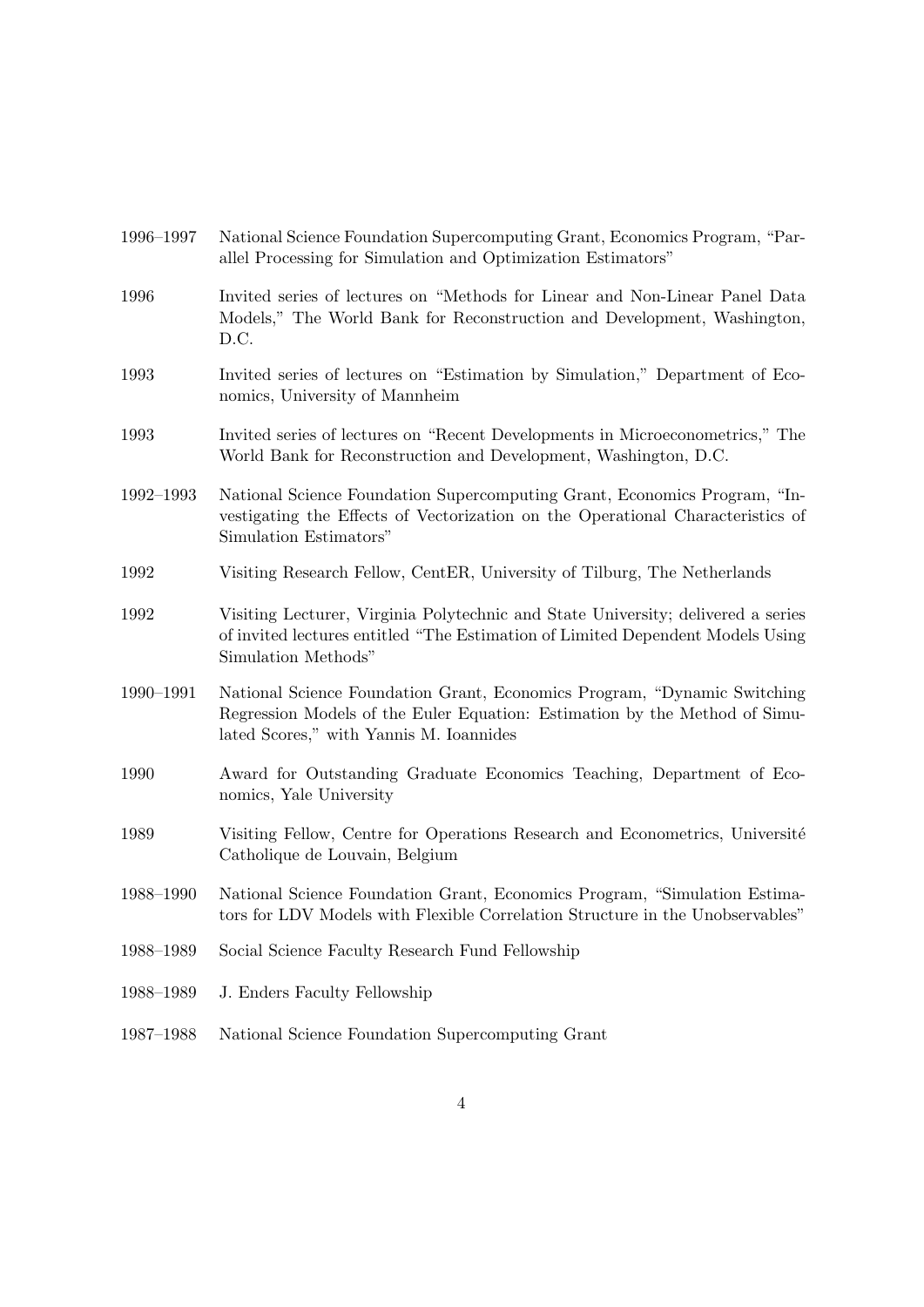- 1986–1987 Social Science Faculty Research Fund Fellowship
- 1986–1987 The Lilly Endowment Junior Faculty Memorial Fellowship
- 1985–1986 Social Science Faculty Research Fund Fellowship
- 1984–1985 Alfred P. Sloan Doctoral Dissertation Fellowship
- 1982–1983 M.I.T. Department of Economics Scholarship
- 1981 Ely Devons Prize in Economics, for Outstanding Performance in M.Sc. (Economics), London School of Economics
- 1981 Mark of Distinction awarded, M.Sc. (Economics), London School of Economics
- 1981 International Center for Economics and Related Disciplines Scholarship, London School of Economics
- 1980 First Class Honours, B.Sc. (Economics), London School of Economics

#### **ACADEMIC DIRECTORSHIPS:**

- 1. Programme Director, M.Sc. in Econometrics and Mathematical Economics. 2022–to date.
- 2. Graduate Admissions Director. 2016—to date.
- 3. Programme Director, 2 Year M.Sc. in Economics. 2015—2018.
- 4. Academic Director, LSE Summer School in Economics, 2001-2009.
- 5. Programme Director, 1 Year M.Sc. in Econometrics and Mathematical Economics.  $2001 - 2009.$
- 6. Programme Director, 2 Year M.Sc. in Econometrics and Mathematical Economics. 2001—2009.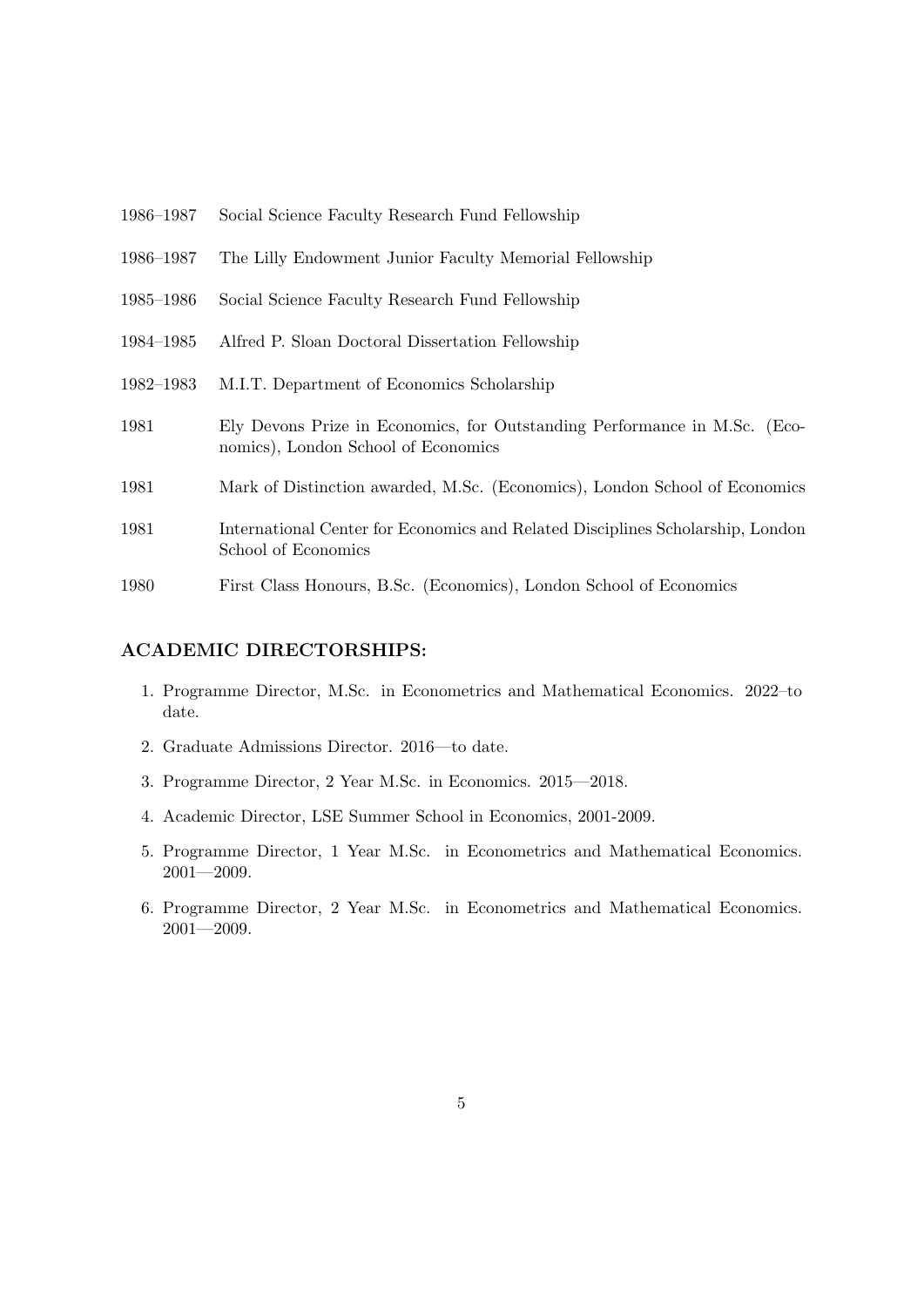# **PUBLICATIONS:**

- 1. Econometric Analysis of Panel Data: A Unified Approach, pp.1-295. London: Oxford University Press. 2022, to appear.
- 2. "Estimation and Specification Testing of Panel Data Models with Non-Ignorable Persistent Heterogeneity, Contemporaneous and Intertemporal Simultaneity, and Observable and Unobservable Dynamics," October 2019, URL STICERD: http://sticerd.lse.ac.uk/dps/em/em609.pdf URL LSEResearchOnline: https://eprints.lse.ac.uk/102843/
- 3. "Novel Approaches to Coherency Conditions in Dynamic Multiperiod LDV Models with State Dependence: Quantifying Financing Constraints and a Firm's Decision and Ability to Innovate," October 2019, (with Frédérique Savignac), URL STICERD: http://sticerd.lse.ac.uk/dps/em/em606.pdf URL LSEResearchOnline: https://eprints.lse.ac.uk/102544/
- 4. "Computationally Feasible Estimation of Switching Regressions Models with Imperfect Regime Classification Information: Theory and Applications URL STICERD: http://sticerd.lse.ac.uk/dps/em/em610.pdf URL LSEResearchOnline: https://eprints.lse.ac.uk/103119/
- 5. "Bimodal t-ratios: The Surprising Impact of Thick Tails on Statistical Inference," (with Carlo Fiorio and Peter Phillips), *Econometrics Journal*, July 2010, Vol.13(2), pp. 271— 289.
- 6. "Computational Methods in Econometrics." In *The New Palgrave Dictionary of Economics, 2nd Edition*, S.N. Durlauf and L.E. Blume (eds.). Basingstoke: Palgrave Macmillan, 2009, pp.1059–1068.
- 7. "Unemployment and Liquidity Constraints" (with Yannis M. Ioannides), *Journal of Applied Econometrics*, 2007, vol. 22(3), pp.479-510 (April/May).
- 8. "Simulation-Based Inference and Diagnostic Tests: Some Practical Issues," in *Simulation-Based Inference in Econometrics: Methods and Applications*, R. Mariano, M. Weeks, and T. Shuermann, (eds.), March 2000. New York: Cambridge University Press.
- 9. "The Method of Simulated Scores for the Estimation of LDV Models" (with Daniel McFadden). *Econometrica*, July 1998, Vol.66(4), pp.863-896.
- 10. "Simulation of Multivariate Normal Rectangle Probabilities and Derivatives: Theoretical and Computational Results" (with Daniel L. McFadden and Paul A. Ruud), *Journal of Econometrics*, Vol.72(1&2), 1996, pp.85–134.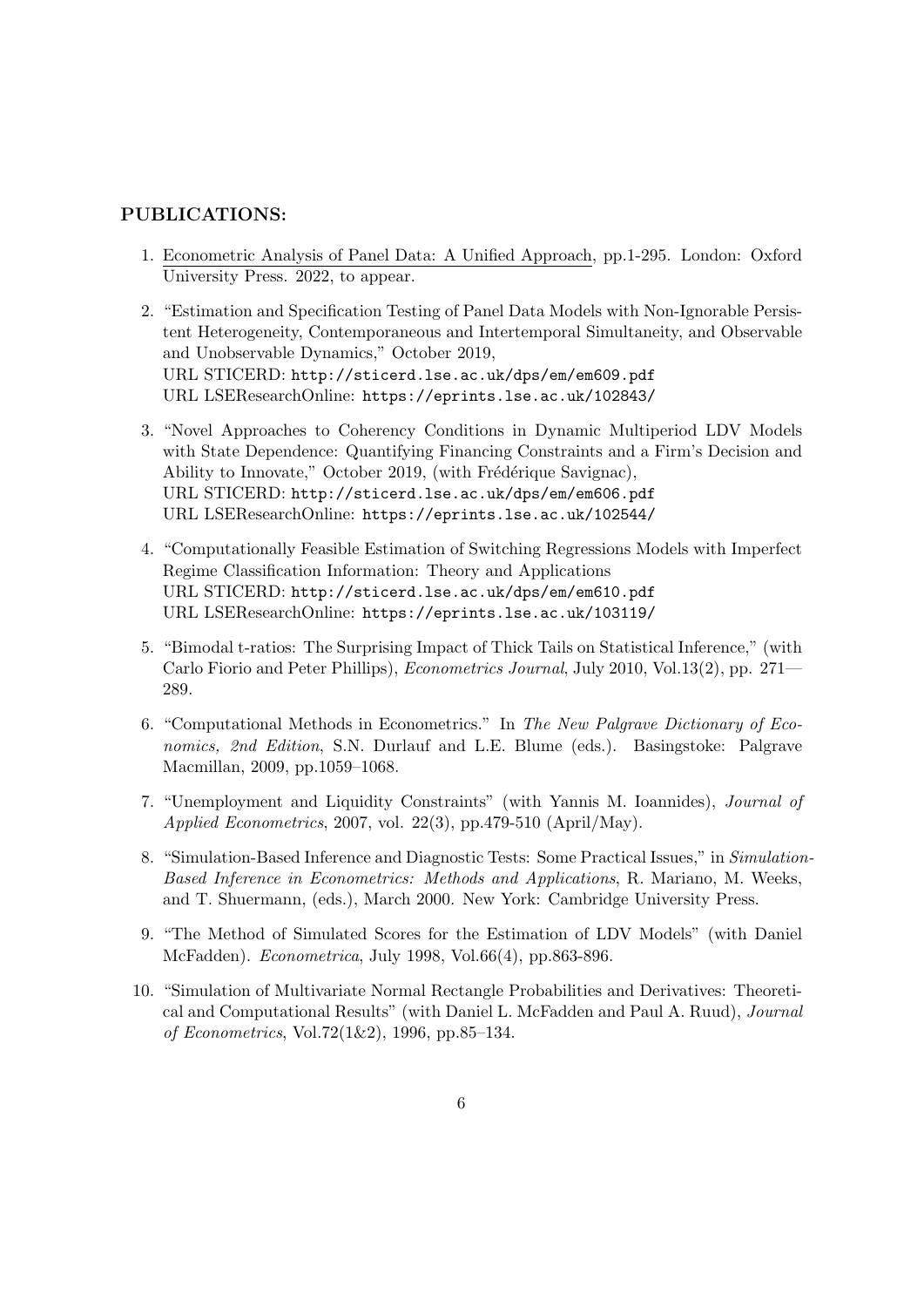- 11. "Duality, Consumption Decisions Under Uncertainty, and Liquidity Constraints" (with Yannis M. Ioannides), *Journal of Economic Dynamics and Control*, Vol.20, 1996, pp.1177– 1192.
- 12. "Classical Estimation Methods Using Simulation" (with Paul A. Ruud). In *Handbook of Econometrics*, Vol. 4, R. Engle and D. McFadden, (eds.). Amsterdam: North-Holland, 1994, pp.2383–2441.
- 13. "A Simulation Estimation Analysis of the External Debt Crises of Developing Countries," *Journal of Applied Econometrics*, Vol.9(2), April–June 1994, pp.109–132.<sup>1</sup>
- 14. "Advances in Random Utility Models" (with Joel L. Horowitz and participants of the *Random Utility Models Workshop, Duke Invitational Symposium on Choice Modelling Behavior*), *Marketing Letters*, Vol.5(4), 1994, pp.311–322.
- 15. "Simulators for Multivariate Normal Rectangle Probabilities and Derivatives: The Effects of Vectorization," *International Journal of Supercomputer Applications*, Fall 1993, pp.231–253.
- 16. "Simulation Estimation Methods for Limited Dependent Variable Models." In *Handbook of Statistics*, Vol. 11 (Econometrics), G.S. Maddala, C.R. Rao and H.D. Vinod (eds.). Amsterdam: North-Holland, 1993, pp.519–543.
- 17. "Smooth Unbiased Multivariate Probability Simulators for Maximum Likelihood Estimation of Limited Dependent Variable Models," (with Axel Börsch-Supan), *Journal of Econometrics*, Vol.58(3), 1993, pp.347–368.
- 18. "Health, Children, and Elderly Living Arrangements: A Multiperiod-Multinomial Probit Model with Unobserved Heterogeneity and Autocorrelated Errors," (with A. Börsch-Supan, L. Kotlikoff, and J. Morris). In *The Economics of Aging*, D. Wise (ed.). Chicago: University of Chicago Press, 1992, pp.79–107.
- 19. "Do Secondary Markets Believe in Life After Debt?" In *Dealing with the Debt Crisis*, I. Husain and I. Diwan (eds.). Washington, D.C.: World Bank, 1989, pp.276–292.
- 20. "The External Debt Repayments Problems of LDC's: An Econometric Model Based on Panel Data," *Journal of Econometrics*, Vol.36, September 1987, pp.205–230.
- 21. "Personal Computer Graphics in the Teaching of Econometric and Economic Theory." In *Proceedings of the ACIS 1987 Conference*. Boca Raton, FL: IBM, 1987, pp.1–14.
- 22. "Two Tests of Misspecification for the Simple Disequilibrium Model," *Economics Letters*, Vol.22, 1986, pp.343–348.

<sup>1</sup>Reprinted in *Econometric Inference using Simulation Techniques*, H.K. van Dijk, A. Monfort, and B.W. Brown (eds.). New York: Wiley and Sons, 1995.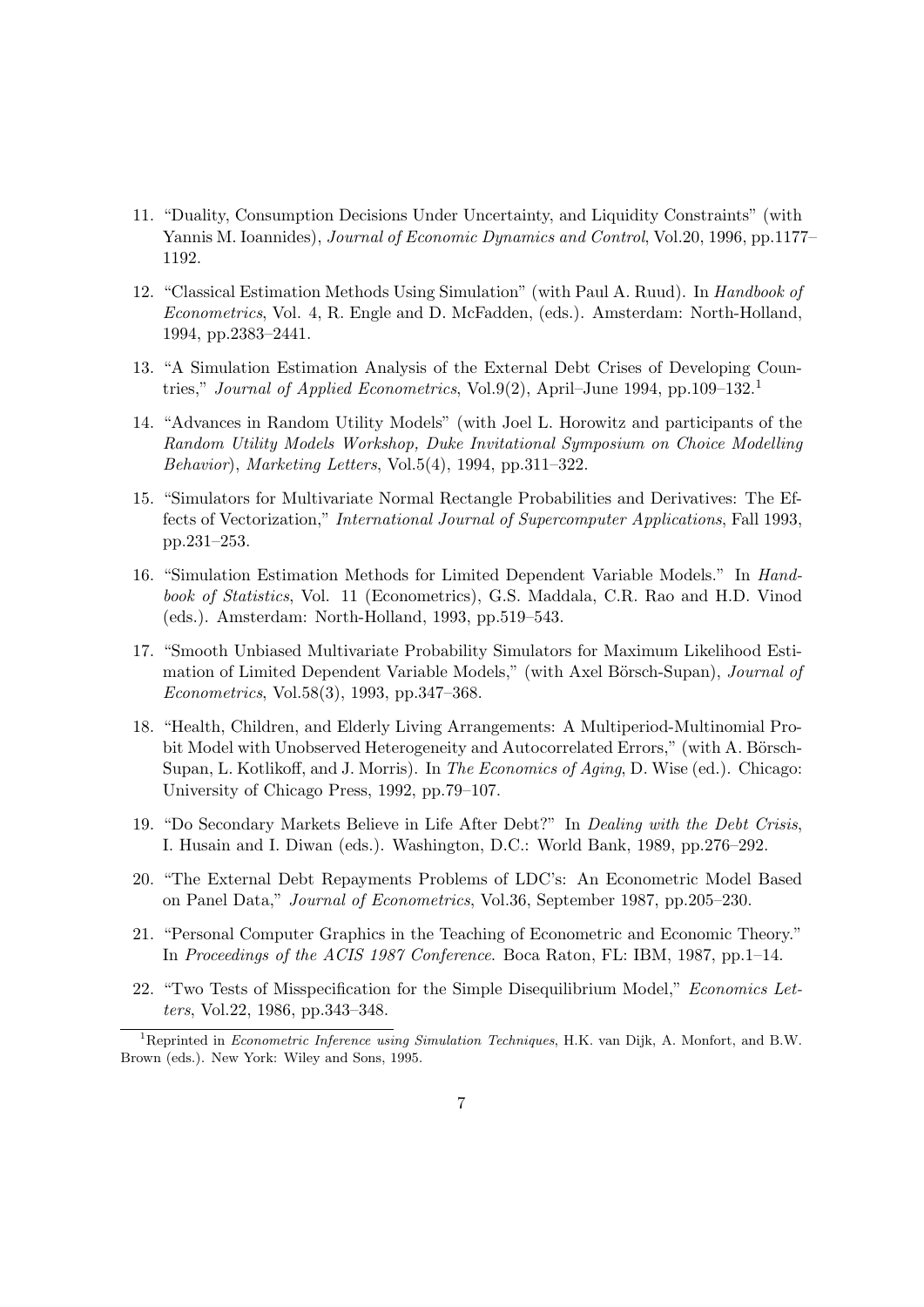23. "Is There Life after Debt? An Economic Analysis of the Creditworthiness of Developing Countries" (with D. McFadden, R. Eckaus, G. Feder and S. O'Connell). In *International Debt and the Developing Countries*, G.W. Smith and J.T. Cuddington (eds.). Washington, D.C.: World Bank, 1985, pp.179–209.

# **SUBMISSIONS FOR PUBLICATION:**

- 1. "Simultaneously Incoherent and Incomplete (SII) Dynamic LDV Models: With an Application to Financing Constraints and Firms' Decision to Innovate," April 2022, (with Frédérique Savignac), "Revise and Resubmit" at *Journal of Econometrics* Earlier version: URL STICERD: http://sticerd.lse.ac.uk/dps/em/em606.pdf URL LSEResearchOnline: https://eprints.lse.ac.uk/102544/
- 2. "Estimation and Specification Testing of Panel Data Models with Non-Ignorable Persistent Heterogeneity, Contemporaneous and Intertemporal Simultaneity, and Observable and Unobservable Dynamics," October 2019, under review by *Studies in Nonlinear Dynamics and Econometrics*. URL STICERD: http://sticerd.lse.ac.uk/dps/em/em609.pdf

URL LSEResearchOnline: https://eprints.lse.ac.uk/102843/

- 3. "Computationally Feasible Estimation of Switching Regressions Models with Imperfect Regime Classification Information: Theory and Applications," November 2019, under review by *Econometrics Journal*. URL STICERD: http://sticerd.lse.ac.uk/dps/em/em610.pdf URL LSEResearchOnline: https://eprints.lse.ac.uk/103119/
- 4. "Cautionary Tales on Nonlinear Estimation with Temporal Dependence," under review by *Studies in Nonlinear Dynamics and Econometrics*.
- 5. "Cautionary Tales on Nonnormality: Statistical Dependence, Correlation, and Thick Tails" under review by *Journal of Business and Economic Statistics*.

# **BOOK MANUSCRIPTS UNDER PREPARATION:** Econometric Analysis for Economics Graduates: A Unified Approach, pp.1-257.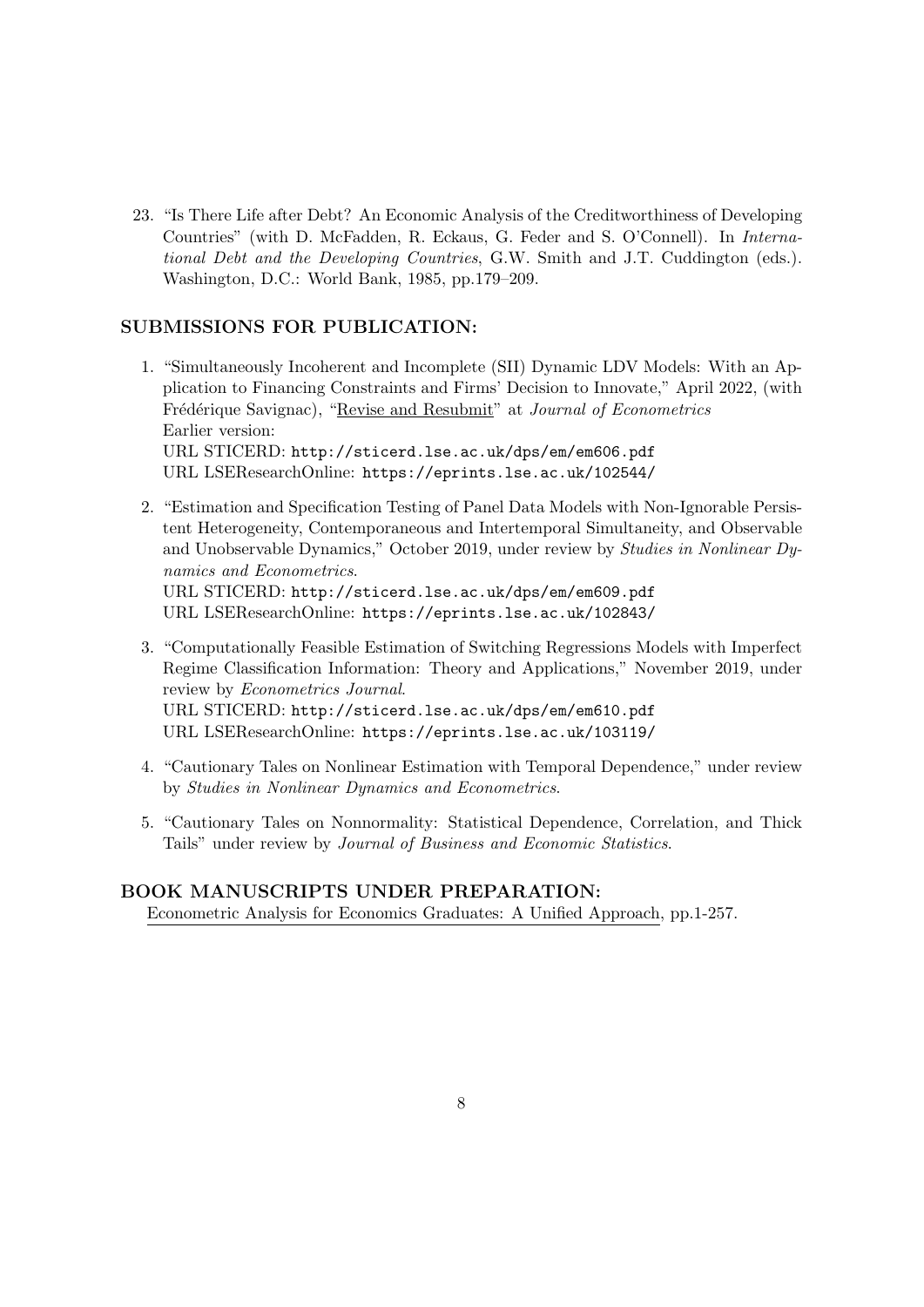# **UNDER REVISION FOR RE-SUBMISSION:**

- 1. "Macroeconomic Schocks in an Aggregative Disequilibrium Model of the U.S. Labour Market".
- 2. "Dynamic Switching Regression Models of the Euler Equation: Consumption and Liquidity Constraints" (with Yannis M. Ioannides).
- 3. "An Econometric Model of Discouragement Effects in Credit and Labour Markets: The Role of Expectations of Binding Quantity Constraints".

#### **BOOK REVIEWS:**

- 1. Review of *Statistical Foundations of Econometric Modelling*, by Aris Spanos, (Cambridge, U.K.: Cambridge University Press), in *Econometric Theory*, 4, 1988, 341–348.
- 2. Review of *Panel Data*, by Cheng Hsiao, (Cambridge, U.K.: Cambridge University Press), in the *Journal of Economic Literature*, December 1988, 1761–1763.

#### **SOFTWARE PUBLICATIONS:**

1. "ASYMPLOT, Version 3.0Java: A Program to Teach Asymptotic Theory Using Computer-Generated Graphics through a Web Interface," February 2020. London School of Economics:

Web site, econ.lse.ac.uk/staff/vassilis/courses/teachprg/asympt/.

- 2. "PLOTPDF, Version 3.0Java: A Program to Teach Parametric Families of Statistical Distributions Using Computer-Generated Graphics through a Web Interface," February 2020. London School of Economics: Web site, econ.lse.ac.uk/staff/vassilis/courses/teachprg/.
- 3. "MISSREGR, Version 1.1Java: A Program to Teach Misspecification in Linear Regression through a Web Interface," July 2001. London School of Economics: Web site, econ.lse.ac.uk/staff/vassilis/courses/teachprg/missregr/.
- 4. "SIMMNP, Version 1.0: A Gauss Multinomial Probit Estimation Package for Cross-Section and Panel Data Sets Using Smoothly Simulated Maximum Likelihood, Simulated Moments, and Simulated Scores," August 1994. London, London School of Economics: Web site, econ.lse.ac.uk/staff/vassilis/ and New Haven, Yale University: Anonymous FTP site, ftp.econ.yale.edu.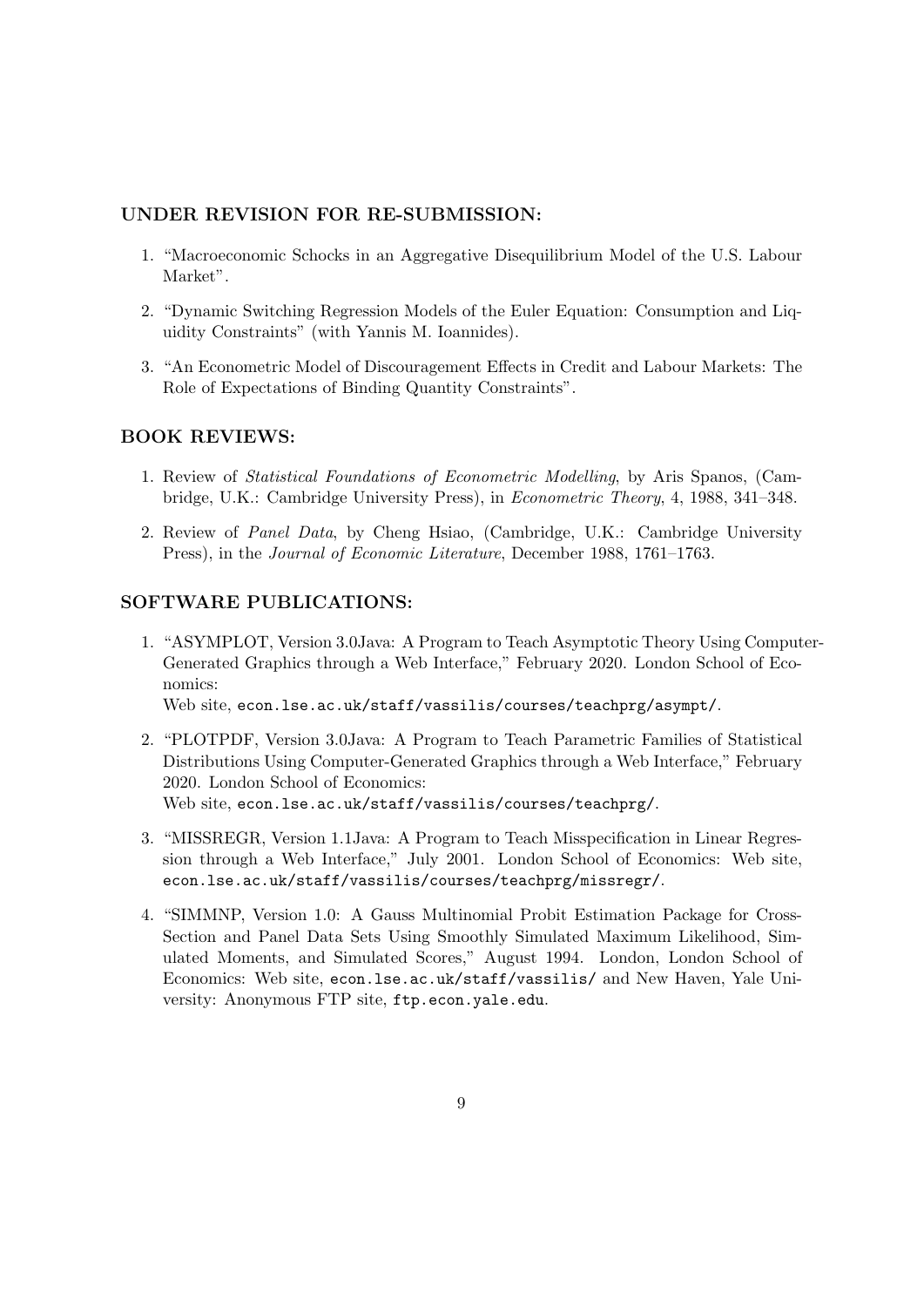- 5. "SIMMNOP, Version 1.0: A Gauss Multinomial Ordered Probit Estimation Package for Cross-Section and Panel Data Sets Using Smoothly Simulated Maximum Likelihood, Simulated Moments, and Simulated Scores," August 1994. London, London School of Economics: Web site, econ.lse.ac.uk/staff/vassilis/ and New Haven, Yale University: Anonymous FTP site, ftp.econ.yale.edu.
- 6. "NRPSIM.LIB, Version 1.1: A Library of Simulation Routines for Multivariate Normal Rectangle Probabilities and Their Derivatives. Versions in Fortran-77 and Gauss," July 1993. London, London School of Economics: Web site, econ.lse.ac.uk/staff/vassilis/ and New Haven, Yale University: Anonymous FTP site, ftp.econ.yale.edu.
- 7. "SSMLMNP, Version 1.2 (with Axel Börsch-Supan): A Multinomial Probit Estimation Package Using the Method of Smoothly Simulated Maximum Likelihood for Cross-Section and Panel Data Sets," June 1992. London, London School of Economics: Web site, econ.lse.ac.uk/staff/vassilis/ and New Haven, Yale University: Anonymous FTP site, ftp.econ.yale.edu.
- 8. "ASYMPLOT, Version 1.1VDI: A Program to Teach Asymptotic Theory Using Personal Computer Graphics," February 1989. Madison, WI: WiscWare.
- 9. "PLOTPDF, Version 1.1VDI: A Program to Teach Parametric Families of Statistical Distributions Using Personal Computer Graphics," February 1989. Madison, WI: WiscWare.

#### **RESEARCH IN PROGRESS:**

- 1. "Econometric Models of Systemic Risk and Cross-Agent Interactions" (with Frédérique Savignac).
- 2. "Inference, Thick Tails, and VARs: Some Surprising Results," with Carlo Fiorio and Ragvir Sabharwal.
- 3. "Dynamic Switching Regression Models of Firm Financing with Imperfect Regime Classification: External Financing Constraints and Investment" (with Frédérique Savignac).
- 4. "Dynamics of Qualitative Decisions of Firms" (with S. Corres and Y.M. Ioannides).
- 5. "The Use of Computer Graphics based on Java in the Teaching of Asymptotic Theory".
- 6. "Deterministic Simulators for Limited Dependent Variables Models: Sobol Numbers and Faure Sequences" (with John Rust).
- 7. "The Use and Misuse of Linear Probability Modelling" (with Moshe Buchinsky).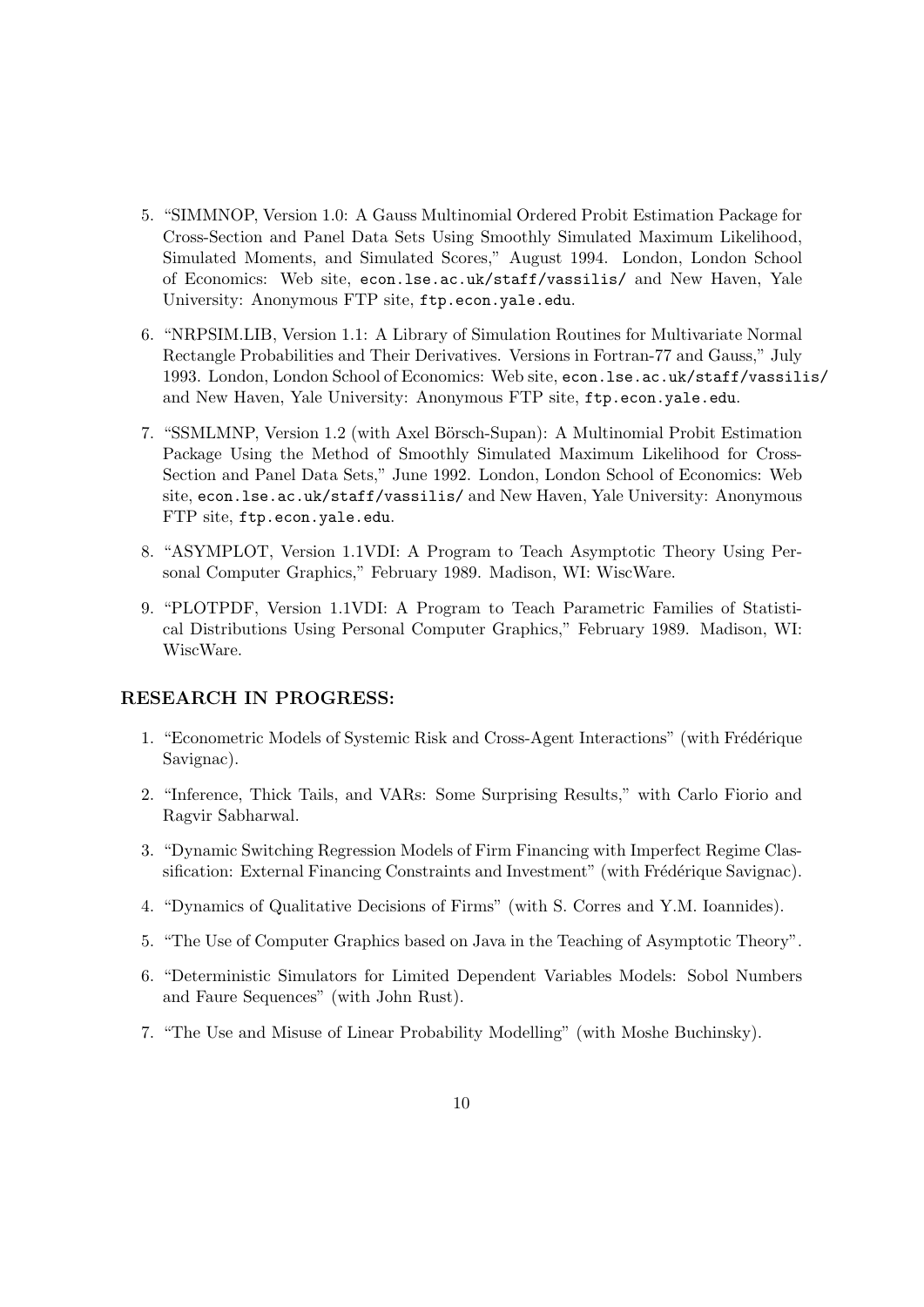# **UNPUBLISHED MANUSCRIPTS:**

- 1. "An Optimizing Model of Borrowing and Default in International Capital Markets" (with S. O'Connell).
- 2. "Analyzing the Prices vs. Quantities Adjustment Decisions of Firms: Econometric Evidence from Panel Survey Data."
- 3. "Disequilibrium Modelling of the Great Depression" (with L. Serven).
- 4. "Bayesian Learning and the Probity vs. Prejudice Issues in the Judicial System" (with Ian Ayres).

#### **SOFTWARE UNDER PREPARATION:**

- 1. "SMVMPLDV, Version 1.0: A Flexible Simulation Estimation Package for Multivariate-Multiperiod LDV Models."
- 2. "BAYESPLT, Version 1.0VDI: A Program to Teach Bayesian Learning Theory Using Personal Computer Graphics."

#### **OTHER RELEVANT POSITIONS HELD:**

#### **Research Consulting**

- Winter 1997 Consultant to the World Bank to investigate the econometrics of missing data in panel data models.
- Summer 1988 Consultant to the World Bank to investigate the links between the secondary market for external loans and creditworthiness.
- Summer 1984 Researched the problem of unobserved heterogeneity in econometric models: Project sponsored by the World Bank.
- Fall 1983 Provided consultation to the Canadian Ministry of Finance on the issue of debt crises in the Third World.
- Summer 1983 Modelled econometrically the external debt crises of developing countries: Project sponsored by the World Bank.
- Summer 1982 Investigated the international debt repayments problems. Principal Investigator: Prof. Dan McFadden, M.I.T.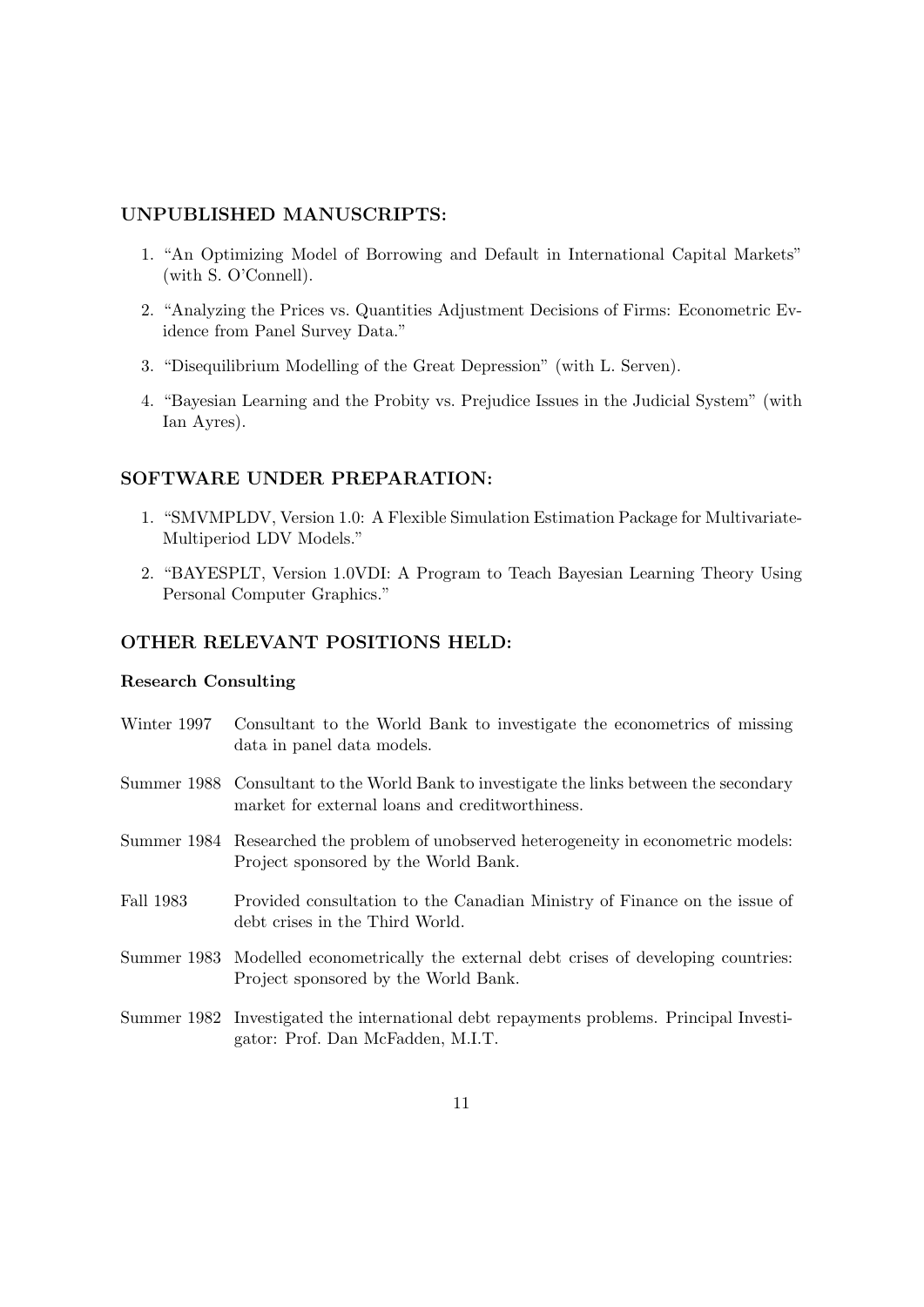# **INVITED CONFERENCE PARTICIPATION:**

- July 2022 Invited presentation, CRETE Conference, Tinos, Greece.
- July 2013 Invited presentation, CRETE Conference, Naxos, Greece.
- July 2013 Scientific Programme Committee Member, CRETE Conference, Naxos, Greece.
- March 2012 Scientific Programme Committee Member, Royal Economic Society Conference, University of Cambridge, Cambridge, England.
- July 2011 Scientific Programme Committee Member, CRETE Conference, Milos, Greece.
- April 2011 Scientific Programme Committee Member, Royal Economic Society Conference, Royal Holloway University, England.
- July 2010 Scientific Programme Committee Member, CRETE Conference, Tinos, Greece.
- March 2010 Scientific Programme Committee Member, Royal Economic Society Conference, University of Surrey, England.
- July 2008 CRETE Conference, Naxos, Greece.
- June 2008 4th Csef-Igier Symposium, Capri, Italy.
- July 2007 CRETE Conference, Naxos, Greece.
- June 2007 International Econometrics Conference to Honour Phoebus Dhrymes, Paphos, Cyprus.
- May 2007 Corporate Finance Conference, Solstrand, Norway.
- April 2007 Banque de France/Deutsche Bundesbank Joint Conference, Eltville, Germany.
- November 2005 Conference on "Microdata for Monetary Policy," Banque de France. Paris, France.
- July 2004 Summer Workshop of Greek Economists, Aegean University, Syros, Greece.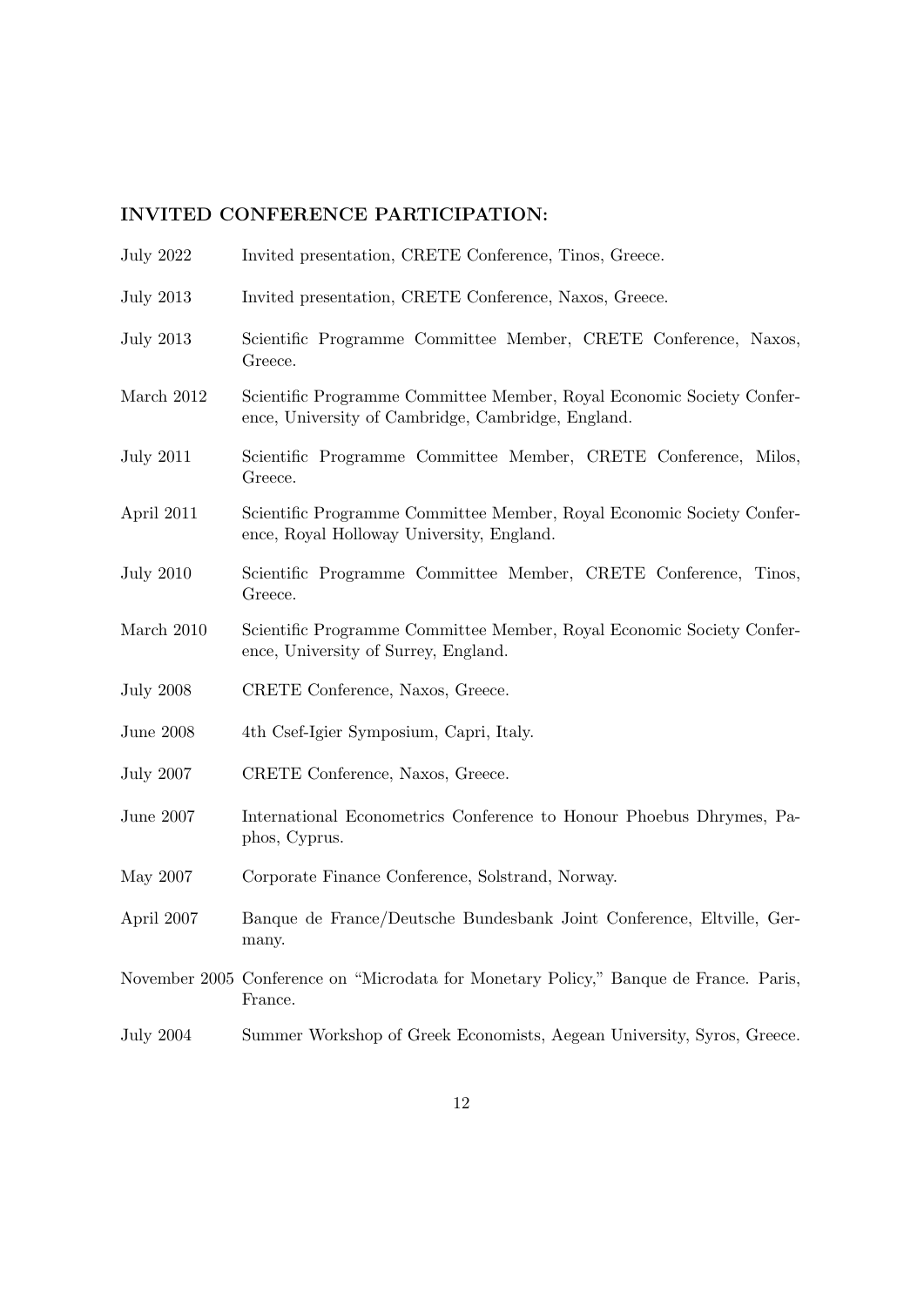| August 2003      | Scientific Programme Committee Member, European Meetings of the Eco-<br>nomic Association, Stockholm, Sweden.                                                                        |
|------------------|--------------------------------------------------------------------------------------------------------------------------------------------------------------------------------------|
| <b>July 2003</b> | Summer Workshop of Greek Economists, University of Crete, Chania,<br>Greece.                                                                                                         |
| March 2003       | Scientific Programme Committee Member, International Workshop on Com-<br>putational Science in Economics and Finance, University of Cyprus.                                          |
| <b>July 2002</b> | Summer Workshop of Greek Economists, University of Crete, Chania,<br>Greece.                                                                                                         |
|                  | September 1998 Invited address at Middle Eastern University Conference, Ankara, Turkey.                                                                                              |
| January 1996     | Program Committee Member, Winter Meetings of the Econometric Society,<br>San Francisco, California.                                                                                  |
|                  | November 1995 Simulation-Based Methods in Econometrics, University of Minnesota and<br>Federal Reserve Bank of Minneapolis, Minneapolis, Minnesota.                                  |
| August 1995      | National Science Foundation Conference on Duration Data Methods, Uni-<br>versity of California at Berkeley, Berkeley, California.                                                    |
| August 1994      | National Science Foundation Conference on Simulation Methods, University<br>of California at Berkeley, Berkeley, California.                                                         |
| August 1994      | American Statistical Association Meetings, University of Toronto, Toronto,<br>Canada.                                                                                                |
| <b>July 1993</b> | International Symposium on Discrete Choice Modelling, Duke University,<br>Durham, North Carolina.                                                                                    |
| October 1992     | NSF Conference on Supercomputing Applications in Economics, National<br>Center for Supercomputing Applications, University of Illinois at Urbana-<br>Champaign, Champaign, Illinois. |
| July 1992        | Summer Institute on the <i>Economics of Aging</i> , National Bureau of Economic<br>Research, Cambridge, Massachusetts.                                                               |
| June 1992        | International Conference on Simulation, Erasmus University, Rotterdam,<br>The Netherlands.                                                                                           |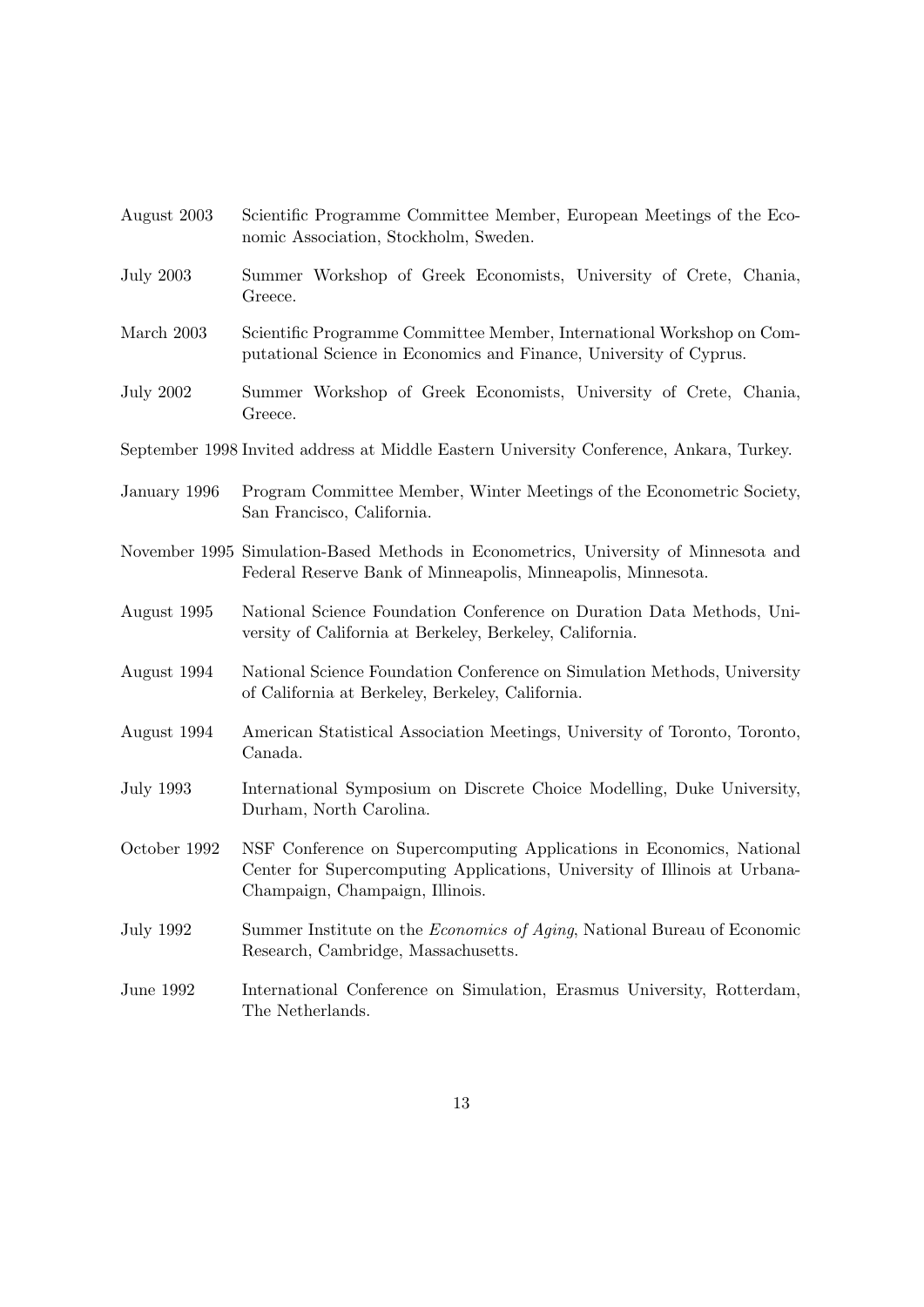| May 1992     | NSF Conference on Computational Economics, University of Texas at<br>Austin.                                                    |
|--------------|---------------------------------------------------------------------------------------------------------------------------------|
| June 1991    | North American Summer Meetings of the Econometric Society, University<br>of Pennsylvania, Philadelphia.                         |
| June 1989    | Conference on Heterogeneity, INSEE, Paris, France.                                                                              |
| June 1989    | Conference on Disequilibrium, INSEE, Paris, France.                                                                             |
|              | November 1988 IBM Conference on Computer Aids in Teaching, New York, New York.                                                  |
| October 1988 | The Fifth Conference of the Canadian Econometric Study Group, University<br>of Alberta, Banff, Canada.                          |
|              | September 1987 The Fourth Conference of the Canadian Econometric Study Group, Wilfrid<br>Laurier University, Waterloo, Ontario. |
| June 1987    | ACIS University AEP Conference, Boston, Massachusetts, Chairman of Eco-<br>nomics Symposium.                                    |
| June 1986    | Invited discussant, Summer Meetings of the Econometric Society, Duke Uni-<br>versity, Durham, North Carolina.                   |
| May 1986     | Invited discussant, Northeast Universities Development Consortia Confer-<br>ence, Yale University, New Haven, Connecticut.      |

# **INVITED SEMINARS:**

- 2022 University of York, York, UK. University of Cyprus, Nicosia, Cyprus.
- 2021 University of Cambridge, Cambridge, UK. University of Warwick, UK.
- 2019 Oxford University, Oxford, UK.
- 2015 University of Milan, Italy.
- 2014 Ecole des Sciences Politiques (SciencesPo), Paris, France. Université de Aix-Marseille, Marseille, France. London School of Economics.
- 2013 Department of Finance and Financial Markets Group, London School of Economics.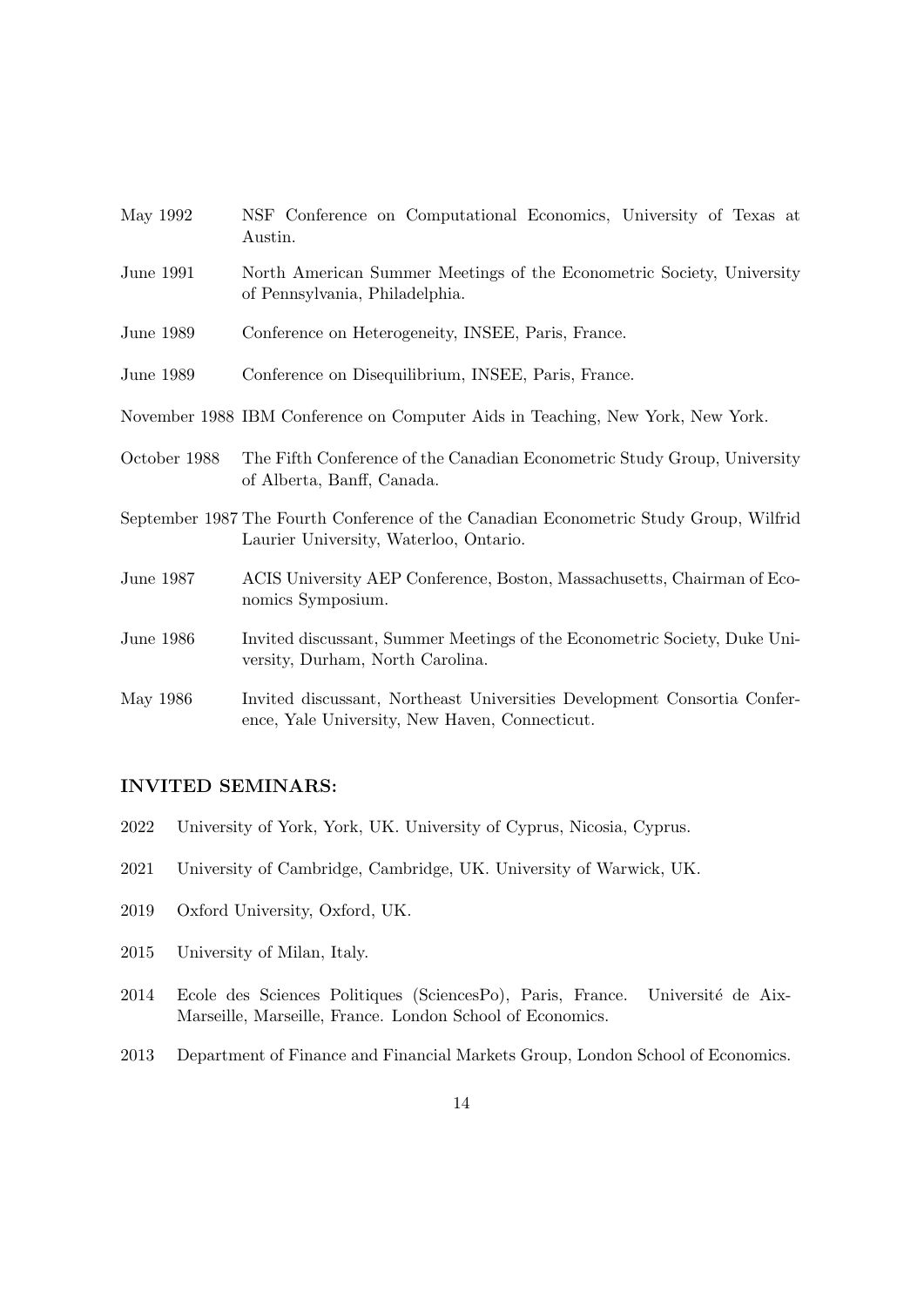- 2011 Université de Aix-Marseille, Marseille, France. Research Division, Central Bank of Cyprus, Nicosia, Cyprus. City University, London.
- 2010 Université de Paris I, Sorbonne, Paris, France.
- 2009 Nuffield College, Oxford University, Oxford. University of Toulouse, Toulouse, France.
- 2008 Cemmap, IFS, University College, London. University of Toulouse, Toulouse, France. Universita Autonoma, Barcelona, Spain.
- 2007 Department of Finance, London School of Economics. CERGE-EI Institute, Prague, Czech Republic. Joint Bundesbank/University of Frankfurt seminar, Frankfurt, Germany.
- 2006 Department of Economics, London School of Economics. Carlos III University, Madrid. Financial Markets Group, London School of Economics.
- 2005 Nuffield College, Oxford University. Columbia University.
- 2004 University of York. Université de Paris XII. London School of Economics.
- 2003 University of Cyprus. Center for Applied Econometrics, Copenhagen.
- 2002 University of Toulouse. University of Mannheim. London School of Economics.
- 2001 Bank of England Research Division. University of Cyprus.
- 2000 University College, London (Statistics Department). Queen Mary and Westfield College, London. York University (Statistics Department).
- 1999 Warwick University. Princeton University. University of Pennsylvania. London School of Economics. Brown University. University of Bonn.
- 1998 University of Mannheim. University of Toulouse. Humboldt University, Berlin. Exeter University.
- 1997 Oxford University. Cambridge University. University College, London. University of Cyprus. KoUniversity, Istanbul, Turkey. University of Kent. Institute of Fiscal Studies, London. London School of Economics. Southampton University.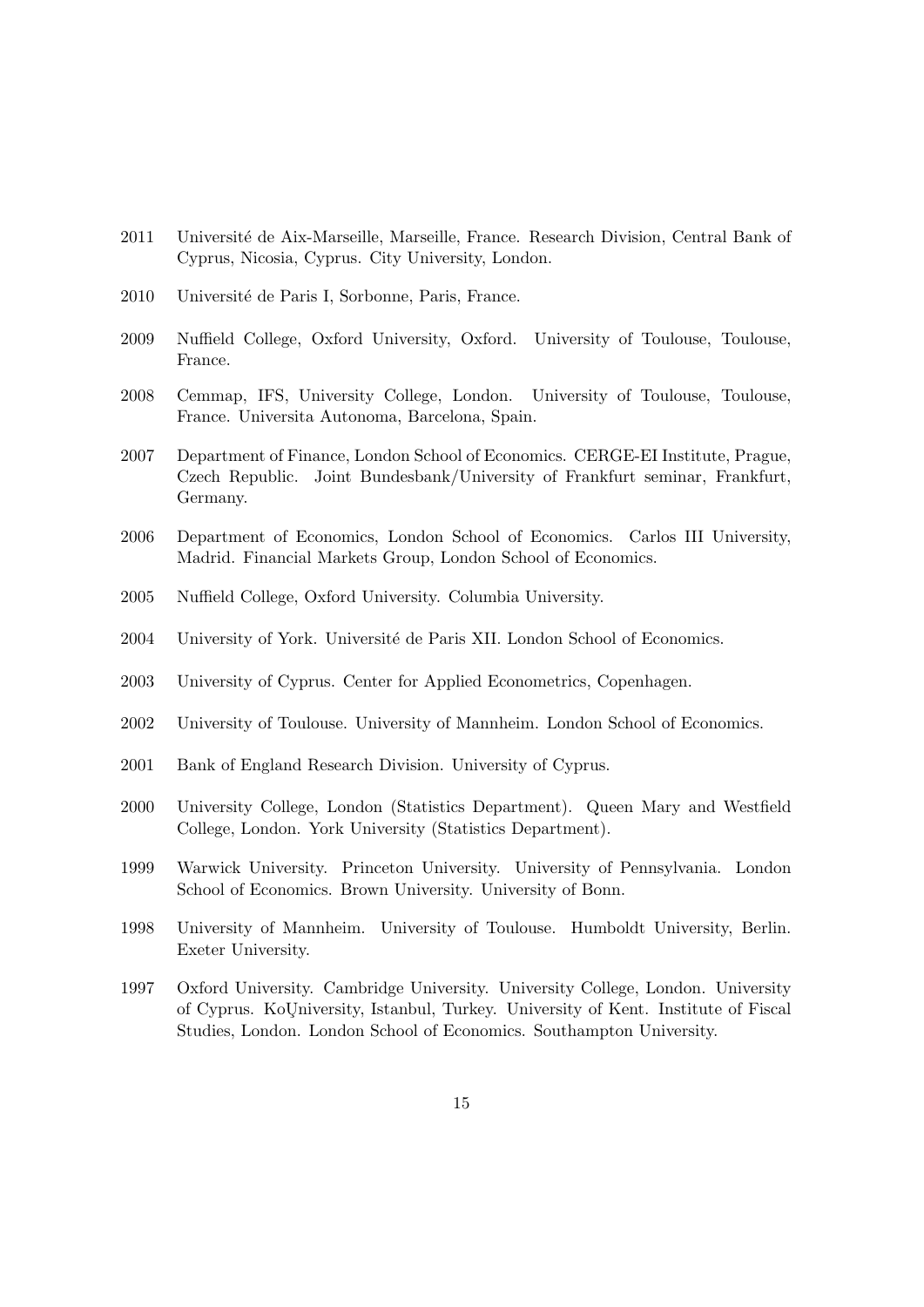- 1996 Georgetown University. State University of New York at Stonybrook. Koç University, Istanbul, Turkey. Bosphorus University, Istanbul, Turkey. London School of Economics.
- 1995 University of Cyprus. Princeton University. Columbia University. University of California at Irvine. University of Texas at Austin. Duke University. University of Indiana at Bloomington. London School of Economics.
- 1994 University of Tilburg, CentER. Rice University. Texas A&M. Boston College. North Carolina State University. University of Washington, St. Louis.
- 1993 Columbia University. Yale University. University of Connecticut at Storrs. The World Bank. Northwestern University. Graduate School of Business, University of Chicago. University of Mannheim.
- 1992 Birkbeck College, University of London. CentER, University of Tilburg. University of Groningen. Virginia Polytechnic and State University. University of California at Berkeley. Yale University.
- 1991 University College, University of London. Columbia University. State University of New York at Stonybrook. University of Wisconsin at Madison. University of Michigan.
- 1990 University of California at Berkeley. Columbia University.
- 1989 New York University. University of California at Berkeley. University of Southern California. California Institute of Technology. Stanford University. Erasmus University, Rotterdam. CORE, Louvain-la-Neuve. CEPREMAP, Paris. University of Virginia. Yale University.
- 1988 London School of Economics. University of Maryland. Harvard/M.I.T. Virginia Polytechnic Institute.
- 1987 Princeton University.
- 1986 Yale University (Economics Dep.) Yale University (Statistics Dep.)
- 1985 Harvard/M.I.T. University of Pennsylvania. Yale University. California Institute of Technology. University of California at San Diego. University of Michigan. Northwestern University. Boston College. Columbia University. M.I.T.